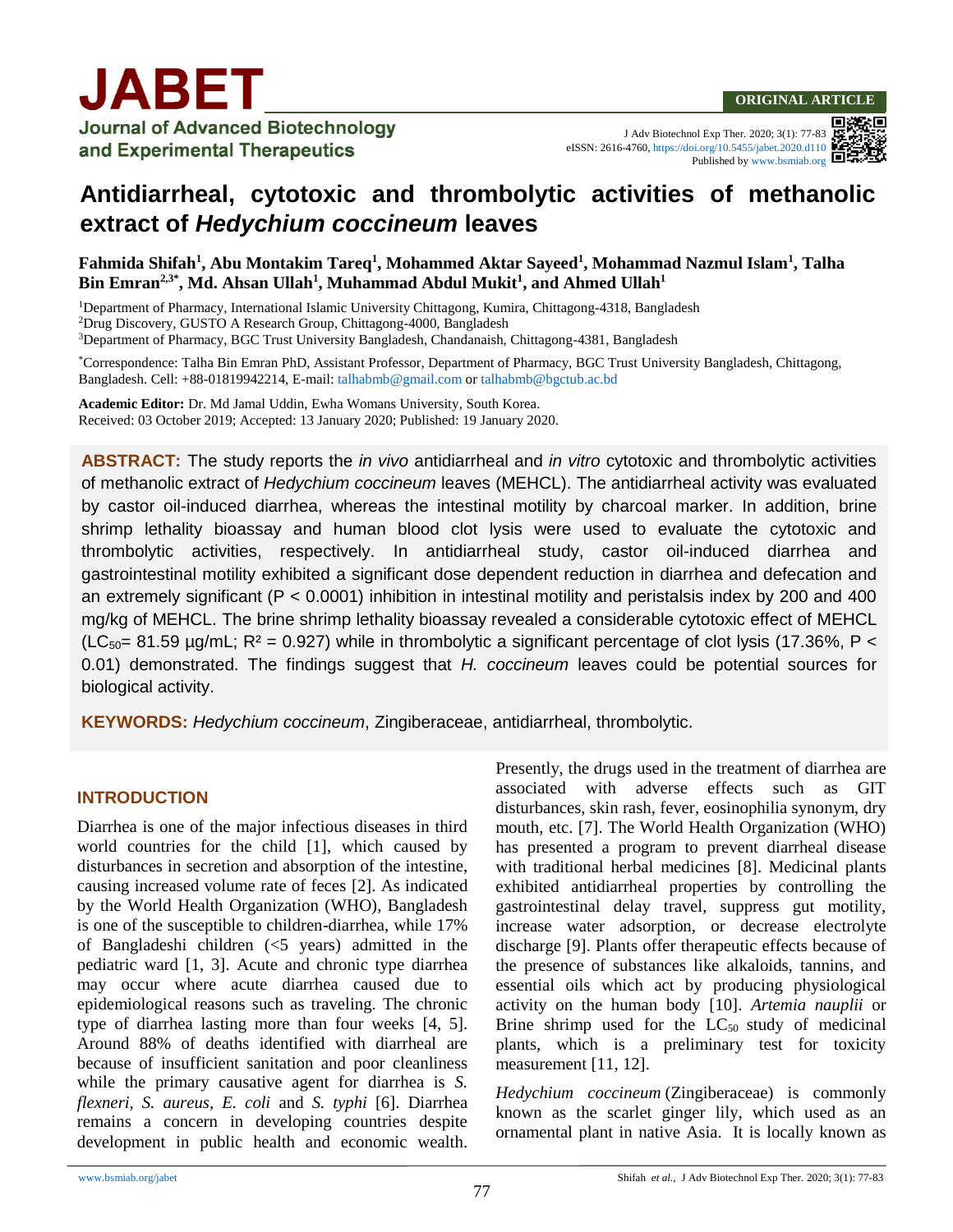Aichhia and Mansila [13]. *H. coccineum* roots used in treating headaches and flowers pulped used in swollen body parts [14]. The Indian tribal people believe that wearing the flower behind the ear could be effective against the evil eye and disease [15]. It also reported being used as antipyretics and anti-inflammatory [13]. According to the reports, some essential oil compounds of *H. coccineum* found in Mauritius (East Africa) in rhizome part which is 44.4% of (E)-nerolidol, 24.2% of trans-sesquisabinene hydrate , α –Terpineol (0.6 %), α fenchyl acetate (0.2 %) β-pinene (1.8%) and 2.4% of  $\alpha$ pinene [16]. There are no scientific report of traditional and pharmacological uses of *H. coccineum.* But a similar species named *Hedychium coronarium* available which used in various traditional uses such as inflammation, skin diseases, headache and rheumatic pain in Vietnam and China [17, 18].

Hence, the biological activity and phytochemical analysis not yet evaluated. So, the present study aimed to evaluate the *in vivo* antidiarrheal activity by Swiss albino mice and *in vitro* cytotoxicity by brine shrimp lethality assay and thrombolytic activity of methanolic extract of *H. coccineum* leaves.

# **MATERIALS AND METHODS**

## **Chemicals and reagents**

Loperamide (Square Pharmaceuticals Ltd. Dhaka, Bangladesh), castor oil (WELL's Health Care, Madrid, Spain), methanol (Merck, Darmstadt, Germany) procured from the cited sources. Streptokinase (Beacon Pharmaceutical Ltd, Mymensingh, Bangladesh), vincristine sulfate (Sigma-Aldrich Co.) used in this study. All drugs and chemicals were of analytical grade.

# **Collection and preparation of extract**

Leaves of *H. coccineum* collected from Fatikchari Upzilla in Chittagong (Chittagong Hill tracts Area) in February 2019 with the help of local guide Mr. Abul Kashem. The plant identified by botanist and taxonomist Dr. Shiekh Bokhtear Uddin, Professor, Department of Botany, University of Chittagong, Bangladesh. Freshly collected leaves cut into small pieces to make them suitable for grinding purposes. The leaves dried for ten days under shade and ground and finally dried in an oven at 45 °C for 24 hours. The materials were ground into a coarse powder with the help of grinder and macerated in 1.5 L methanol for 96 hours at room temperature with occasional shaking and stirring. Then the filtered through a cotton plug followed by Whatman filter paper [19]. The solvent was evaporated with water both at 40°C temperature to get viscous mass. The percentage of the yield of methanol extract *H. coccineum* leaves was 4.76%.

# **Experimental animals**

Mice weighing range about 28-32 gm procured from the animal house of the Department of Pharmacy, Jahangirnagar University, Savar, Dhaka, Bangladesh. All the animals familiarized themselves with the new environment for one week. During the experiment period, the animals kept in a well-ventilated animal house at 25 °C temperature. They supplied with standard pellets and fresh potable water. All the mice were kept within the cage in the animal house and maintained with a natural 12hrs light and dark cycle. The experimental animal handled according to international guidelines for the use and maintenance of experimental animals under the reference of Pharm/PND/161/31-2019 [20].

# **Antidiarrheal activity (***In vivo***)**

# *Castor oil-induced diarrhea*

Mice were fasted for 18 hours before the test with free access to water and divided into four groups (n=5). The mice were screened initially by giving 0.4 mL of castor oil and only those showing diarrhea selected for the experiment. The control group received vehicles only (distilled water containing 1% Tween-80), positive control received standard anti motility drug loperamide (5 mg/kg body weight) as oral suspension, test group received suspension of methanolic leaves extract of *H. coccineum* at the oral dose of 200 and 400 mg/kg body weight, respectively. After 1 hour of treatment, 0.4 mL of castor oil administered by oral gavage and placed in separate cages having adsorbent paper (blotting paper) at the bottom. The characteristics of diarrheal droppings (wet & dry faces) were noted every hour in four hours of study for each mouse. At the beginning of each hour, the old paper replaced with the new one [21].

Inhibition (%) =  $[(A-B)/A] \times 100$ ; where A = mean number of diarrheal feces of the control group;  $B =$ mean number of diarrheal feces of the treated group.

# **Gastrointestinal motility test by charcoal marker**

Mice have treated same as the previously described method of Castor oil-induced diarrhea. After one hour of the oral administration, 1 mL of charcoal solution (10% charcoal, 5% gum acacia) given orally. Later, one hour's mice sacrificed with a high dose of chloroform anesthesia. Measured the total length of the small intestine and the distance traveled by charcoal from the pylorus to cecum was measured [22].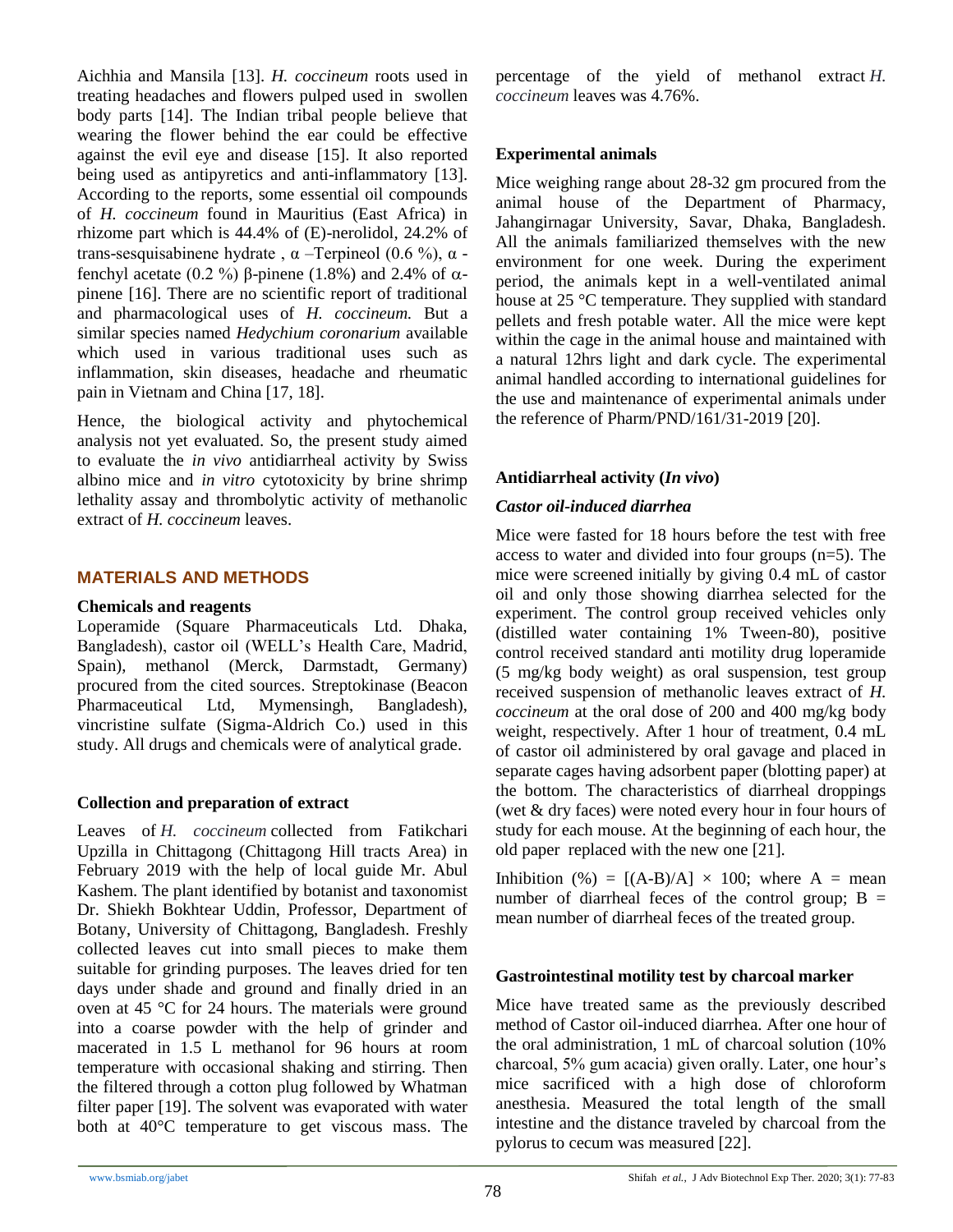Inhibition (%) =  $[(A-B)/A] \times 100$ ; where A = Distance travel by the charcoal control group (cm);  $B = Distance$ travel by the charcoal test groups group (cm).

Peristalsis index  $=$  (Distance travel by the charcoal meal / Total length of the small intestine)  $\times$  100

## **Brine shrimp lethality bioassay (***In vitro***)**

Brine shrimp lethality bioassay of cytotoxicity evaluated by using the using *Artemia salina* (shrimp eggs). In the artificial seawater (3.8% NaCl solution/l, w/v), the shrimp eggs hatched for 48 hours for maturing the shrimp called nauplii. The extract was dissolved in DMSO  $(50 \mu L \text{ in } 5 \text{ mL}$  solution) to prepare the test sample with artificial seawater (3.8% NaCl/L in tap water) to obtain the serially diluted concentrations of 25, 50, 100, 200 and 400 µg/mL. Vincristine sulfate used as a positive control as the preceding method in a serial concentration dilution 0.125, 0.25, 0.5, 1, 5 and 10 μg/mL. Each concentration contains ten nauplii. After 24 hours, all concentration inspected by an amplifying glass and the number of living and dead nauplii in each concentration was observed and recorded [23, 24].

% of mortality = 
$$
(N_1/N_0) \times 100
$$

Where,  $N_0$  the number of nauplii taken;  $N_1$  the number of nauplii dead.

## **Thrombolytic activity (***In vitro***)**

Thrombolytic activity test performed using the method described by Prasad et al. [25, 26]. As a stock solution, lyophilized streptokinase vial (1500000 IU) mixed adequately with 5 mL (30,000 IU) sterile distilled water. This suspension used as a stock from which 100 μL (30,000 IU) used for *in vitro* thrombolysis. A 3 mL of blood withdrawn from healthy volunteers (n=5, age: 20- 23 years) without a history of anticoagulant therapy or an oral contraceptive. 0.5 mL per tube blood distributed to each previously weight eppendorf tubes and incubated at 37 °C for 45 minutes to form the clot. After the formation of the blood clot, removed the serum without disturbing the clot, and each eppendorf tube reweighed for calculating the clot weight.  $100 \mu L$  extract  $(100$ mg/10 mL) added to each tube having the pre-weighed clot. In similar manner, previously suspended streptokinase (100  $\mu$ L) and 100  $\mu$ L distilled water were added separately to each eppendorf while the streptokinase and distilled water used as the positive and negative control group. Incubation was done for 90 minutes at 37 °C and observed clot lysis. The released fluid was removed and reweighed the tube to calculate the difference in weight after clot disruption.

% of clot lysis = (weight of clot after remove of fluid/clot weight) 
$$
\times
$$
 100

#### **Statistical analysis**

The experimental results analysed by GraphPad Prism (version 7) software. Results represented in Mean  $\pm$ Standard error mean (SEM) and statistical analysis carried by unpaired t-test of one-way ANOVA where P < 0.05 considered as statistically significant.

# **RESULTS**

#### **Antidiarrheal activity**

#### *Castor oil-induced diarrhea*

The castor-oil induced diarrhea assay by methanolic extract of *H. coccineum* leaves (MEHCL) observed for four hours whereas a significant dose-dependent manner activity depicted (Table 1). Diarrheal episodes predominantly reduced by the positive control loperamide (5 mg/kg) in an extremely significant ( $P <$ 0.0001) manner (65.63%) while the MEHCL exhibited 42.71% and 53.12% by 200 and 400 mg/kg dose. In defecation phase, 400 mg/kg exhibited maximum inhibition  $(54.31\%, P < 0.001)$  while the positive control loperamide (65.63%, P < 0.0001).

| <b>Table 1.</b> The effect of methanolic extract of H. coccineum |  |
|------------------------------------------------------------------|--|
| leaves on castor oil induced diarrhea in Swiss albino mice.      |  |

| <b>Treatment</b><br>(mg/kg)            | <b>Total</b><br>number<br>of<br>feces | <b>Inhibition</b><br>of<br>defecation<br>$($ %) | Total number<br>diarrheal<br>of<br>feces | <b>Inhibition</b><br>of<br>diarrhea<br>$($ %) |
|----------------------------------------|---------------------------------------|-------------------------------------------------|------------------------------------------|-----------------------------------------------|
| Negative<br>Control $(0.1)$<br>mL/mice | $14.60 \pm 0.46$                      |                                                 | $6.40 + 0.47$                            |                                               |
| Loperamide<br>(5)                      | $5.40 + 0.14$ <sup>d</sup>            | 63.01                                           | $2.20 + 0.12$ <sup>d</sup>               | 65.63                                         |
| <b>MEHCL</b><br>200                    | $10.00 + 2.73$                        | 31.51                                           | $3.67 + 0.88$ <sup>a</sup>               | 42.71                                         |
| <b>MEHCL</b><br>400                    | $6.67 + 1.26$ <sup>c</sup>            | 54.31                                           | $3.00 + 0.38$ <sup>c</sup>               | 53.12                                         |

Results represented in Mean  $\pm$  SEM (n=5). <sup>a</sup>P < 0.05, <sup>c</sup>P < 0.001 and <sup>d</sup>P < 0.0001 are statistically significant in comparison to Tween-80 (Control) followed by unpaired t-test of one-way ANOVA (GraphPad Prism 7).

# **Castor oil-induced intestinal motility test (Charcoal marker)**

The intestinal motility by castor oil-induced followed by charcoal marker exhibited an extremely significant (P < 0.0001) reduction in peristalsis movement for all doses of MEHCL when compared with the negative control. A maximum percentage of inhibition  $(41.98\%, P < 0.0001)$ observed by 400 mg/kg dose followed by 23.67% in 200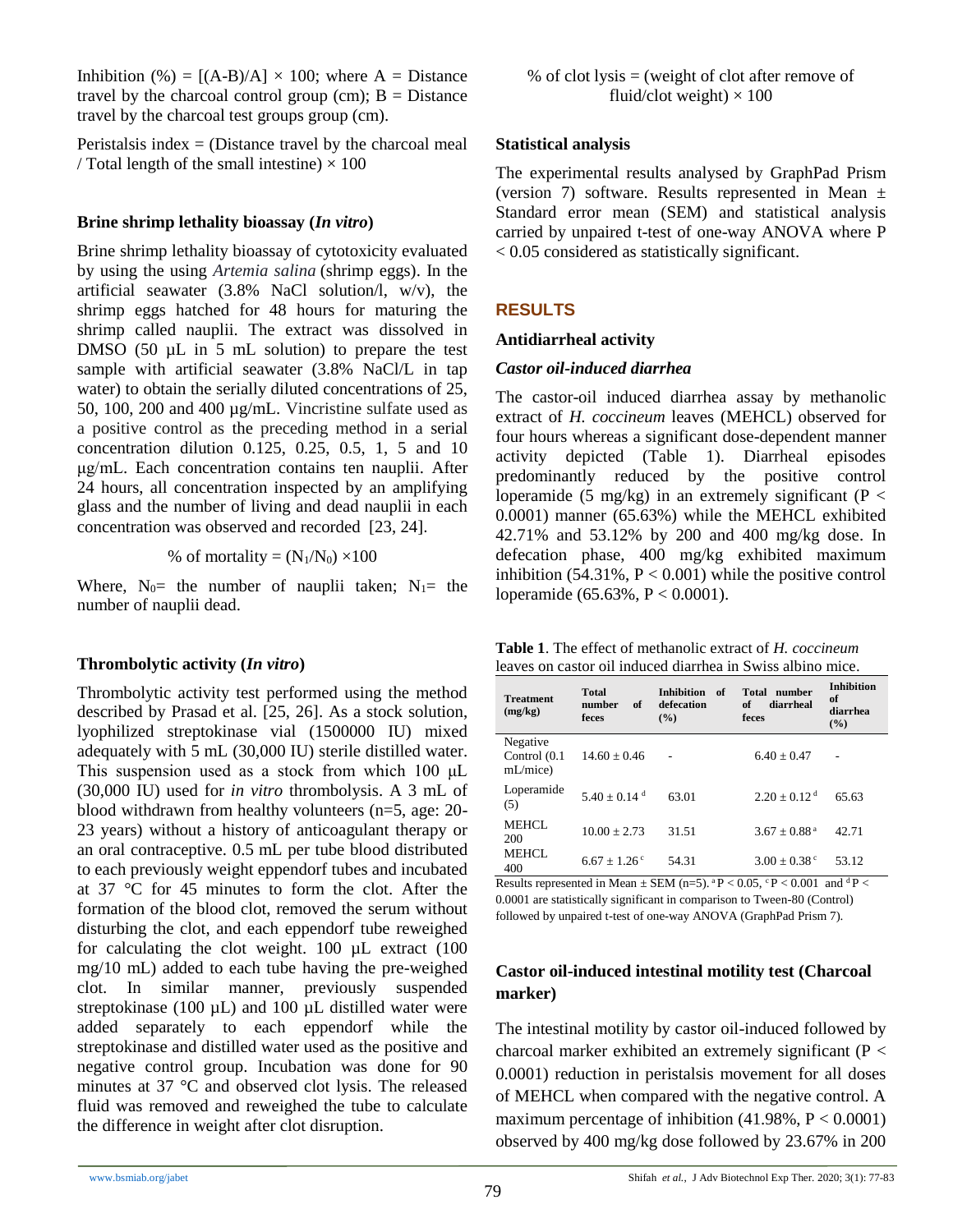mg/kg while the standard drug loperamide 48.09% as shown in Table 2.

**Table 2.** The effect of *H. coccineum* leaves extract with reference drug Loperamide on intestinal motility in mice by using charcoal as a marker.

| <b>Treatment</b><br>(mg/kg) | <b>Total</b><br>Length of<br><b>Intestine</b><br>(cm) | <b>Distance</b><br><b>Travel by</b><br><b>Charcoal</b><br>(cm) | <b>Peristalsis</b><br>Index $(\% )$ | <b>Inhibition</b><br>(%) |
|-----------------------------|-------------------------------------------------------|----------------------------------------------------------------|-------------------------------------|--------------------------|
| Control                     | $50.33 +$<br>0.33                                     | $43.66 + 2.91$                                                 | $86.69 + 5.23$                      |                          |
| Loperamide<br>(5)           | $52.66 +$<br>0.33 <sup>c</sup>                        | $22.66 + 1.45$<br>c                                            | $43.04 + 2.79$ <sup>d</sup>         | 48.09                    |
| MEHCL.<br>200               | $56 + 1.15$ <sup>c</sup>                              | $33.33 + 1.76$<br>h                                            | $59.52 + 2.76$ <sup>c</sup>         | 23.67                    |
| MEHCL.<br>400               | $60 + 1.00^{\mathrm{d}}$                              | $25.33 + 1.33$ <sup>c</sup>                                    | $42.22 \pm 3.00$ <sup>d</sup>       | 41.98                    |

Results represented in Mean  $\pm$  SEM (n=5)  $\rm{^bP}$  < 0.01,  $\rm{^cP}$  < 0.001 and  $\rm{^dP}$  < 0.0001 are statistically significant in comparison to Tween-80 (Control) followed by unpaired t-test of one-way ANOVA (GraphPad Prism 7).

#### **Cytotoxic Assay**

#### *Brine Shrimp Lethality Bioassay*

MEHCL showed different mortality rate at randomly selected concentration  $(25, 50, 100, 200, 400 \mu g/mL)$ . The mortality rate of brine shrimp nauplii found to be increasing with the increase of the concentration of the MEHCL. The  $LC_{50}$  values of MEHCL (81.59 μg/mL,  $R^2$ )  $=0.927$ ) whereas the LC<sub>50</sub> values of Vincristine sulfate was 1.63 μg/mL ( $R^2$  = 0.8779). The results presented in Figure 1.



**Figure 1.** Cytotoxic effect of methanolic extract of *H. coccineum* leaves and positive control vincristine sulphate (VCS) on brine shrimp nauplii at different concentration.

## **Thrombolytic activity**

The addition of 100  $\mu$ l SK, a positive control (30,000) I.U.) along with 90 minutes incubation at 37 °C, showed 75.35% clot lysis. Clots, when treated with 100 µl sterile 0.9% normal saline as a negative control, showed only negligible clot lysis 3.78%. The MEHCL exhibited a significant percentage of clot lysis (17.36%, P< 0.01). The results presented in Figure 2.



**Figure 2.** The percentage of clot lysis of methanolic extract of *H. coccineum* leaves standard drug streptokinase (SK). Results represented in Mean  $\pm$  SEM (n=5).  $\frac{b}{p}$  P < 0.01, and  $\frac{d}{p}$  P < 0.0001 are statistically significant in comparison to water (Control) followed by unpaired t-test of one-way ANOVA (GraphPad Prism 7).

#### **DISCUSSION**

Diarrhea is generally the outcome of expanded electrolyte emission, altered intestinal motility, expanded luminal osmolarity and reduced electrolyte absorption which occurred by ricinoleic acid, an active component of castor oil [3, 27]. The discharge of ricinoleic acid from castor oil via lipase enzyme induces irritation in the intestinal mucosa. This irritation caused secretion of prostaglandin and nitric oxide, cyclic adenosine monophosphate, platelet-activating factor and tachykinins which are inflammatory mediators. The inflammatory mediators stimulate intestinal motility as well as electrolyte and water increase. This impact could happen as an outcome of enacting the G protein-coupled prostanoid receptor (EP3) on the smooth muscle cell of the intestine by ricinoleic acid [27, 28]. In our study, the MEHCL exhibited a significant reduction in the frequency of diarrhea and thus could be a potential source of phytochemicals that might inhibit the secretion of inflammatory mediators.

Intestinal motility test by charcoal marker used to determine the peristalsis movement of the intestine. The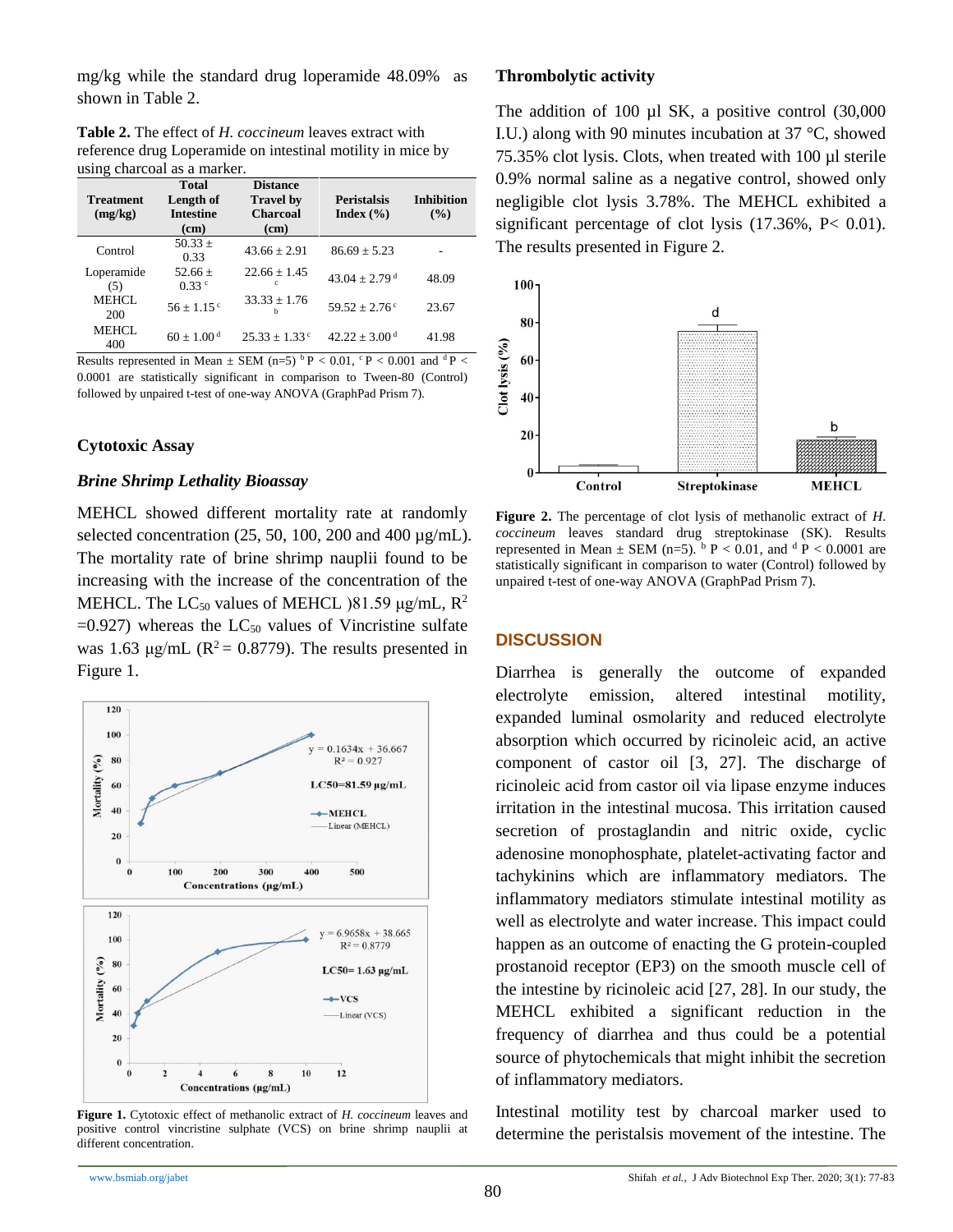ricinoleic acid (bioactive components of castor oil) caused inflammation, irritation in the mucosa level of the intestine, which leads to diarrhea. Inflammation of intestine stimulates the release of prostaglandin resulting in intestinal motility as well as electrolyte and water increase [29]. The  $\alpha$ -Terpineol has significant activity in blocking the PGE2 receptor to exhibit the antidiarrheal effect [30]. This plant contains  $\alpha$ -Terpineol in its rhizome which might also present in the leaves as well. In our charcoal marker study, the MEHCL exhibited a significant inhibition in motility by inhibiting the synthesis of prostaglandin.

Brine shrimp lethality bioassay has widely utilized for screening of cytotoxic effects of plant extract [31]. Generally, the smaller the  $LC_{50}$ , the higher the toxicity and vice versa. The value of  $LC_{50}$  over 1000  $\mu$ g/mL considered to be non-toxic, ranging from 500 - 1000 µg/mL is weakly toxic, moderately toxic for 100 - 500  $\mu$ g/mL while less than 100  $\mu$ g/mL is considered as highly toxic [32, 33]. The  $α$ -pinene and β-pinene reported having a highly toxic cytotoxic activity [34]. In our study, the MEHCL exhibited a toxic  $LC_{50}$  (81.59) μg/mL) whereas the vincristine sulfate (1.63 μg/mL). The mortality rate of brine shrimp nauplii found to be increasing with the increase of the concentration of the MEHCL. This plant contains  $\alpha$ -pinene and β -pinene as an essential oil in its rhizome which might also present in the leaves as well. The observed cytotoxicity through brine shrimp lethality supports the earlier study on *Hedychium coronarium* which is different plant species of the Zingiberaceae family [35].

Most thrombolytic agents exert their beneficial effect by activating the enzyme plasminogen, which solubilizes the cross-linked fibrin mesh to restore blood flow over blocked blood vessels [36]. The lysis of clots, therefore, is useful for the treatment of clot-related disorders, including myocardial infarction, thromboembolic strokes, deep vein thrombosis, and pulmonary embolism, to clear a blocked artery that prevents permanent damage to the respective tissues [12, 37]. In our study, the MEHCL and streptokinase exhibited a significant percentage of clot lysis in comparison to negative control water. The increase in clot lysis by MEHCL compared to the controls demonstrates its potential use in clot-related disorders.

## **CONCLUSIONS**

In our present study, the methanolic extract of *H. coccineum* leaves exhibited a significant antidiarrheal and thrombolytic activity with significant cytotoxicity (Figure 3). However, further advance study is required to predict the possible mechanism of *H. coccineum* leaves.



**Figure 3.** Graphical representation of methanolic extract of H. coccineum leaves on antidiarrheal, thrombolytic and cytotoxic activity.

## **ACKNOWLEDGEMENT**

Authors are very much thankful to the Department of Pharmacy, International Islamic University Chittagong, Bangladesh for research facilities and other logistic supports.

## **CONFLICTS OF INTEREST**

Authors declared that they have no conflict of interest.

## **AUTHOR CONTRIBUTIONS**

FS and AMT together planned and designed the research. MAS and MNI arranged the whole facilities for the research and supervised the whole research. MAU, MAM and AU conducted the entire laboratory works with AMT and FS. FS and AMT imparted in study design and interpreted the results putting efforts on statistical analysis with MAS, MNI and TBE. FS, AMT and TBE participated in the manuscript draft and has thoroughly checked and revised the manuscript for necessary changes in format, grammar and English standard. All authors read and agreed on the final version of the manuscript.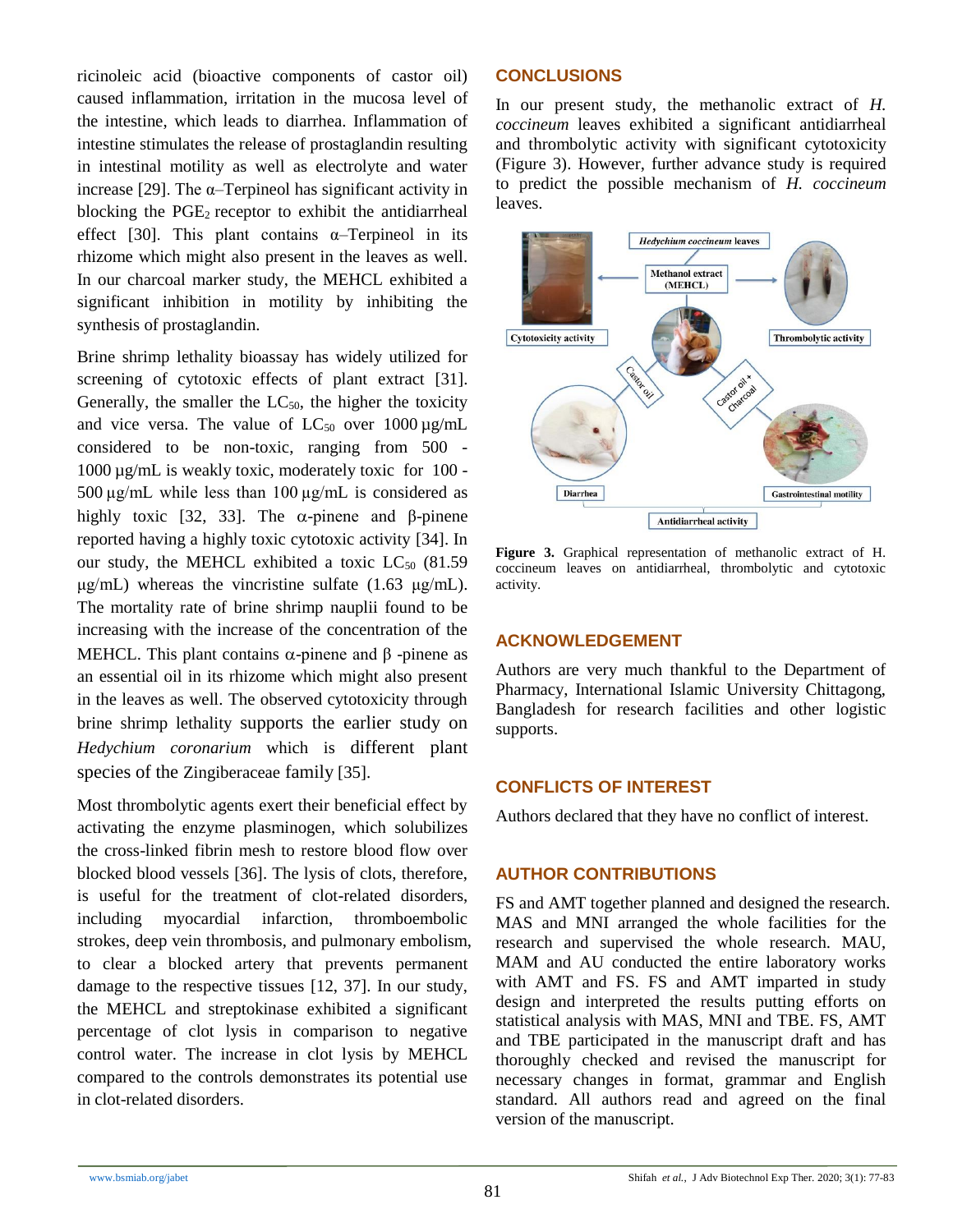#### **REFERENCES**

- [1] Organization WHOJWH. Geneva: Diarrheal disease Fact Sheet No. 330. 2013.
- [2] Araújo TS, Costa DS, Sousa NA, Souza LK, de Araújo S, Oliveira AP, Sousa FBM, Silva DA, Barbosa AL, Leite JRSA. Antidiarrheal activity of cashew GUM, a complex heteropolysaccharide extracted from exudate of Anacardium occidentale L. in rodents. J Ethnopharmcol. 2015; 174: 299-307.
- [3] Uddin MMN, Zahan S, Islam M, Ahmed S, Mowla TE, Sofiqur MR, Sultan R, Emran TB. Evaluation of the antidiarrheal activity of methanol extract and its fractions of Urena sinuata L. (Borss) leaves. J Appl Pharma Sci. 2016; 6: 056-60.
- [4] Pawlowski SW, Warren CA, Guerrant RJG. Diagnosis and treatment of acute or persistent diarrhea. Gastroenterol. 2009; 136: 1874-86.
- [5] Perveen I, Hasan M, Masud M, Bhuiyan M, Rahman M. Irritable bowel syndrome in a Bangladeshi urban community: Prevalence and health care seeking pattern. Saudi J Gastroenterol. 2009; 15: 239-43.
- [6] Toyin YM, Khadijat OF, Saoban SS, Olakunle AT, Abraham BF, Luqman QA. Antidiarrheal activity of aqueous leaf extract of Ceratotheca sesamoides in rats. Bangladesh J Pharmacol. 2012; 7: 14-20.
- [7] Sarin RV, Narwal S, Bafna PA. Anti-diarrhoeal activity of aqueous extract of Ocimum kilimandscharicum. J Ethnopharmcol. 2013; 148: 223-8.
- [8] Atta AH, Mouneir SM. Antidiarrhoeal activity of some Egyptian medicinal plant extracts. J Ethnopharmcol. 2004; 92: 303-9.
- [9] de Wet H, Nkwanyana MN, van Vuuren SF. Medicinal plants used for the treatment of diarrhoea in northern Maputaland, KwaZulu-Natal Province, South Africa. J Ethnopharmcol. 2010; 130: 284-9.
- [10]Olowa LF, Nuñeza OM. Brine shrimp lethality assay of the ethanolic extracts of three selected species of medicinal plants from Iligan City, Philippines. Int Res J Biological Sci. 2013; 2: 74-77.
- [11]Krishnaraju AV, Rao TV, Sundararaju D, Vanisree M, Tsay H-S, Subbaraju GV. Assessment of bioactivity of Indian medicinal plants using brine shrimp (Artemia salina) lethality assay. Int J Res Appl Sci Eng Technol. 2005; 3: 125-34.
- [12]Dash R, Emran TB, Paul A, Siddique MKU, Khan MA, Rahman MG, Sarwar MS, Uddin MMN. Effects of five Bangladeshi plant extracts on in vitro thrombolysis and cytotoxicity. Pharmacognosy Res. 2016; 8: 176-80.
- [13]Tushar, Basak S, Sarma GC, Rangan L. Ethnomedical uses of Zingiberaceous plants of Northeast India. J Ethnopharmacol. 2010; 132: 286-96.
- [14] Quattrocchi U. CRC world dictionary of medicinal and poisonous plants: common names, scientific names, eponyms, synonyms, and etymology (5 Volume Set): CRC press; 2012.
- [15]Johnson T. CRC Ethnobotany Desk Reference. Boca Raton, Florida, USA: CRC Press Inc.; 1999.
- [16]Gurib-Fakim A, Maudarbaccus N, Leach D, Doimo L, Wohlmuth H. Essential oil composition of Zingiberaceae species from Mauritius. J Essent Oil Res. 2002; 14: 271-3.
- [17]Van Kiem P, Thuy NTK, Anh HLT, Nhiem NX, Van NJB. Chemical constituents of the rhizomes of Hedychium coronarium and their inhibitory effect on the pro-inflammatory cytokines production LPS-stimulated in bone marrow-derived dendritic cells. Bioorg Med Chem Lett. 2011; 21: 7460-5.
- [18]Lu Y, Zhong C, Wang L, Lu C, Li X, Wang PJ. Antiinflammation activity and chemical composition of flower essential oil from Hedychium coronarium. Afr J Biotechnol. 2009; 8: 5373-377.
- [19]Vordermeier HM, Lowrie DB, Hewinson RG. Improved immunogenicity of DNA vaccination with mycobacterial HSP65 against bovine tuberculosis by protein boosting. Vet Microbiol. 2003; 93: 349-59.
- [20] Council NR. Guide for the care and use of laboratory animals: National Academies Press; 2010.
- [21]Shoba FG, Thomas MJ. Study of antidiarrhoeal activity of four medicinal plants in castor-oil induced diarrhoea. J Ethnopharmcol. 2001; 76: 73-6.
- [22]Mekonnen B, Asrie AB, Wubneh ZB. Antidiarrheal activity of methanolic leaf extract of Justicia schimperiana. J Evid-Based Complement Altern Med. 2018; 2018: 10.
- [23]Kabir H, Shah M, Hossain MM, Kabir M, Rahman M, Hasanat A, Emran TB. Phytochemical screening, antioxidant, thrombolytic, α-amylase inhibition and cytotoxic activities of ethanol extract of Steudnera colocasiifolia K. Koch leaves. J Young Pharm. 2016; 8: 391-397.
- [24]Asaduzzaman M, Rana M, Hasan S, Hossain M, Das NJI. Cytotoxic (brine shrimp lethality bioassay) and antioxidant investigation of Barringtonia acutangula (L.). Int J Pharma Sci Res. 2015; 6: 1179-85.
- [25]Prasad S, Kashyap RS, Deopujari JY, Purohit HJ, Taori GM, Daginawala HF. Development of an in vitro model to study clot lysis activity of thrombolytic drugs. Thrombosis J. 2006; 4: 14.